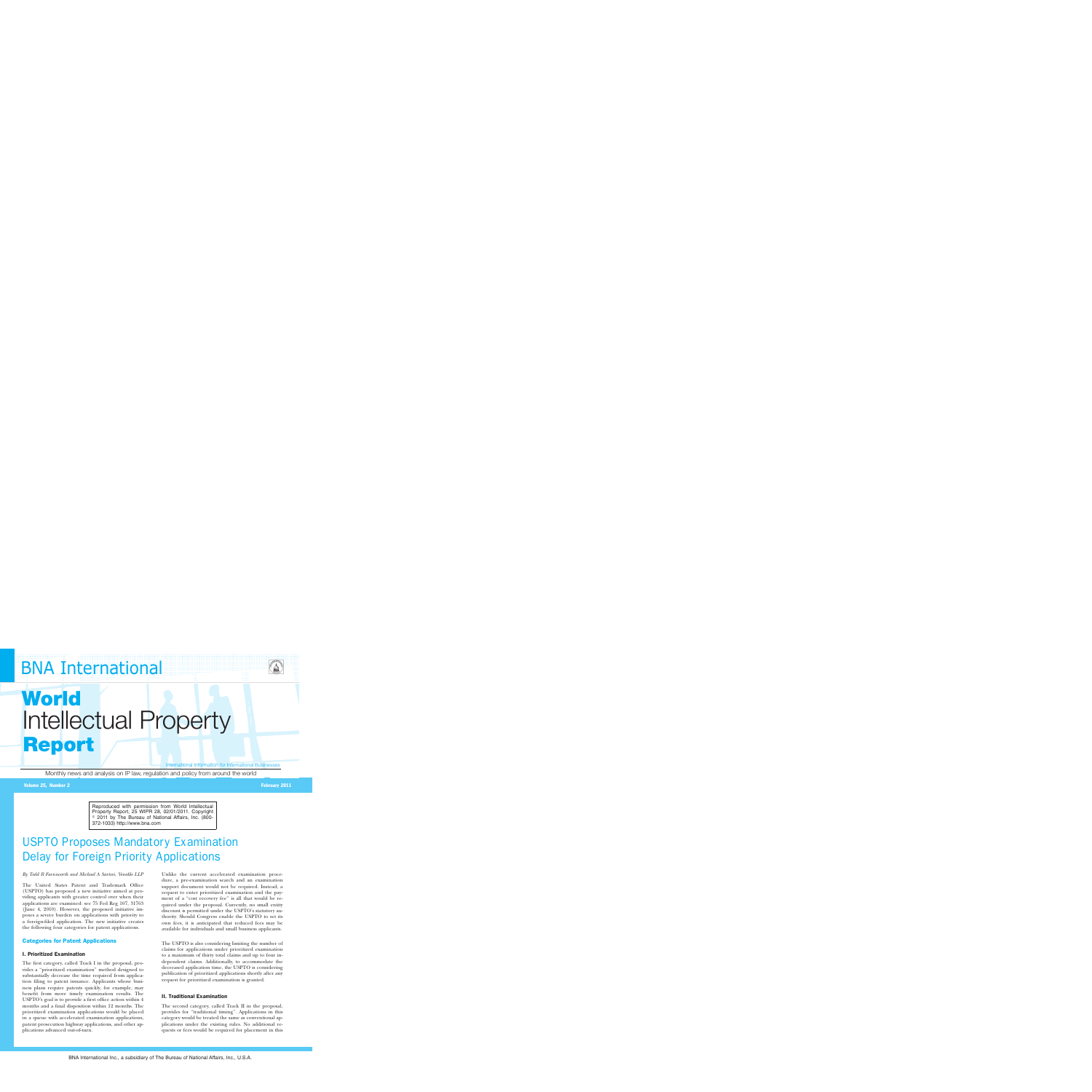track. Applicants in this category may request prioritized examination (i.e. Track I) at any time.

#### III. Delayed Examination

The third category, called Track III in the proposal, provides for delayed examination. Applicants who must file a patent application before a statutory bar date but who may lack current funding or whose business plan requires patents to be obtained slowly, for example, may benefit from a delay in examination.

In this category, an applicant may request a delay in examination of the application up to 30 months from the filing date of the application or the filing date of any relied-upon provisional application. The application would remain in the 30-month queue until a request for examination is filed and the examination fee and surcharge is paid. If no request for examination is made within the 30-month window, the application would become abandoned. Once the request and fees are paid, the application may then proceed to Track II. However, an additional delay is expected as the application is placed on the Track II queue based on the examination request date and not the actual filing date.

The USPTO is also proposing negative patent term adjustment (PTA) for Track III applications. Patent term adjustment refers to the extension of the term of a patent if the USPTO delays the examination of a patent application. Patent term adjustment is based on a complicated set of rules indicating when the applicant may accrue positive patent term adjustment or have the patent term adjustment reduced due to applicant delays. For Track III, the USPTO may implement a rule to offset any accrued patent term adjustment when the applicant requests examination after the aggregate average period to issue a first office action on the merits.

#### IV. No Examination

The fourth category, so called ''worksharing'', includes applications filed in the USPTO based on a prior foreign-filed application. Under the proposed rules, all foreign priority applications are not initially eligible to participate in any of the above-listed three tracks, including traditional examination under Track II. Such prior foreign-filed applications would only be taken up for examination after the USPTO receives:

- (a) A copy of any search report from the original filing office;
- (b) A copy of the first office action from the original filing office; and
- (c) A reply, if needed, overcoming any rejections or objections listed in the first office action.

The new USPTO rules apparently will have a detrimental effect on foreign priority applications. Under the proposed rules, foreign priority applications will not be placed in any US examination queue until the application is first examined by the original filing office. Such a rule may considerably delay the time required to receive a US patent, since the application must first be

taken up for examination in the original filing office before it is even placed on the examination queue at the USPTO.

Further, foreign priority applications may incur additional negative patent term adjustment. In particular, negative patent term adjustment would be incurred for the period between the aggregate average period to issue a first office action by the USPTO and the filing date of the required documents. Thus, any delay by the foreign office in issuing an action which is greater than the average period to issue an office action by the USPTO would cause a reduction in the application's PTA. This negative patent term adjustment is something which the applicant of a foreign priority application cannot prevent and it is, therefore, difficult to see how the applicant failed to engage in reasonable efforts to conclude prosecution, as defined in the statute.

#### Reaction to the Proposal

Some proponents have insisted that the delay in examination for foreign priority applications may benefit US companies. For example, US companies that file first in the US may have a time-to-patent advantage over foreign companies that first file in their home country. However, there is a concern that if the USPTO were to implement the delay in examination for foreign priority applications, foreign patent offices would retaliate by implementing a similar strategy for US applications. Indeed, both the Japan Patent Office and Korea Intellectual Property Office have expressed concerns over the USP-TO's proposal to postpone examination of foreign priority applicants.

Some opponents of the proposal have argued that the delay in examination for foreign priority applications violates the Trade-Related Aspects of Intellectual Property (TRIPS) which applies to all WTO members. In part, TRIPS provides that each country will treat its nationals and nationals of member countries equally. Specifically, Part I, Article 3 begins ''Each Member shall accord to the nationals of other Members treatment no less favourably than that it accords to its own nationals with regard to the protection of intellectual property.'' Opponents argue that since it is implicit in the agreement that patent applicants would likely first file in their home country, the USPTO's foreign priority delay would, therefore, treat foreign nationals less favorably than US nationals.

However, nothing in the proposal would prohibit foreign nationals from filing first in the US. Thus, the current proposal does not directly violate the TRIPS agreement. Nevertheless, opponents argue that the current proposal runs contrary to the spirit of the agreement for treating foreign nationals equally with US nationals and may call into question the very nature of the multilateral treaty.

If the rules go into effect as is, one possible strategy for foreign applicants may be to first file a US provisional application at the same time as the foreign application and then file a US non-provisional application which claims priority to the US provisional application instead